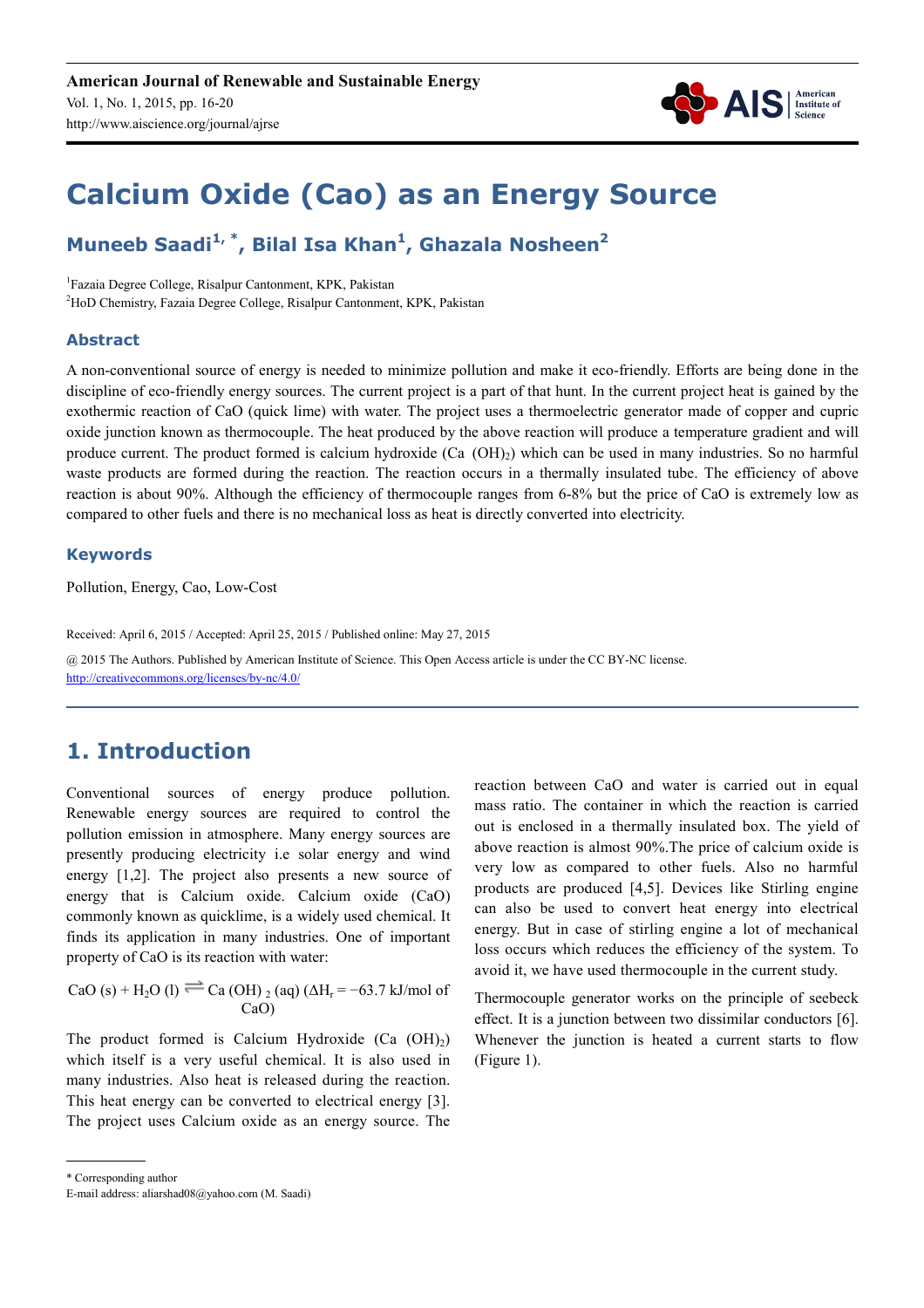

Figure 1. Schematic representation of a thermocouple.

#### **2. Materials and Methods**

The exothermic reaction of CaO and water forms the basis of our experiment. The heat generated by the reaction is converted into current using a thermocouple and is recorded using a galvanometer [7]. The apparatus used for the purpose is composed of three basic parts:

(a) A box is designed to carry out the reaction efficiently. Box is divided into three part:

- The container in which reaction is carried out. It is made of stainless steel (Figure 2):
- A layer of polyuthrane to ensure proper insulation.
- Box which encloses both container and insulation.
- (b) A thermocouple generator:

Thermocouple generator is made of two copper wires. The end of the one wire is heated in methane to convert it into Copper oxide (Figure 3):



Figure 2. Stainless steel containers.



Figure 3. Copper and Copper Oxide wires.

As thermocouple is formed between two dissimilar conductors so Copper oxide and Copper wire provide this junction (Figure 4):



Figure 4. Thermocouple.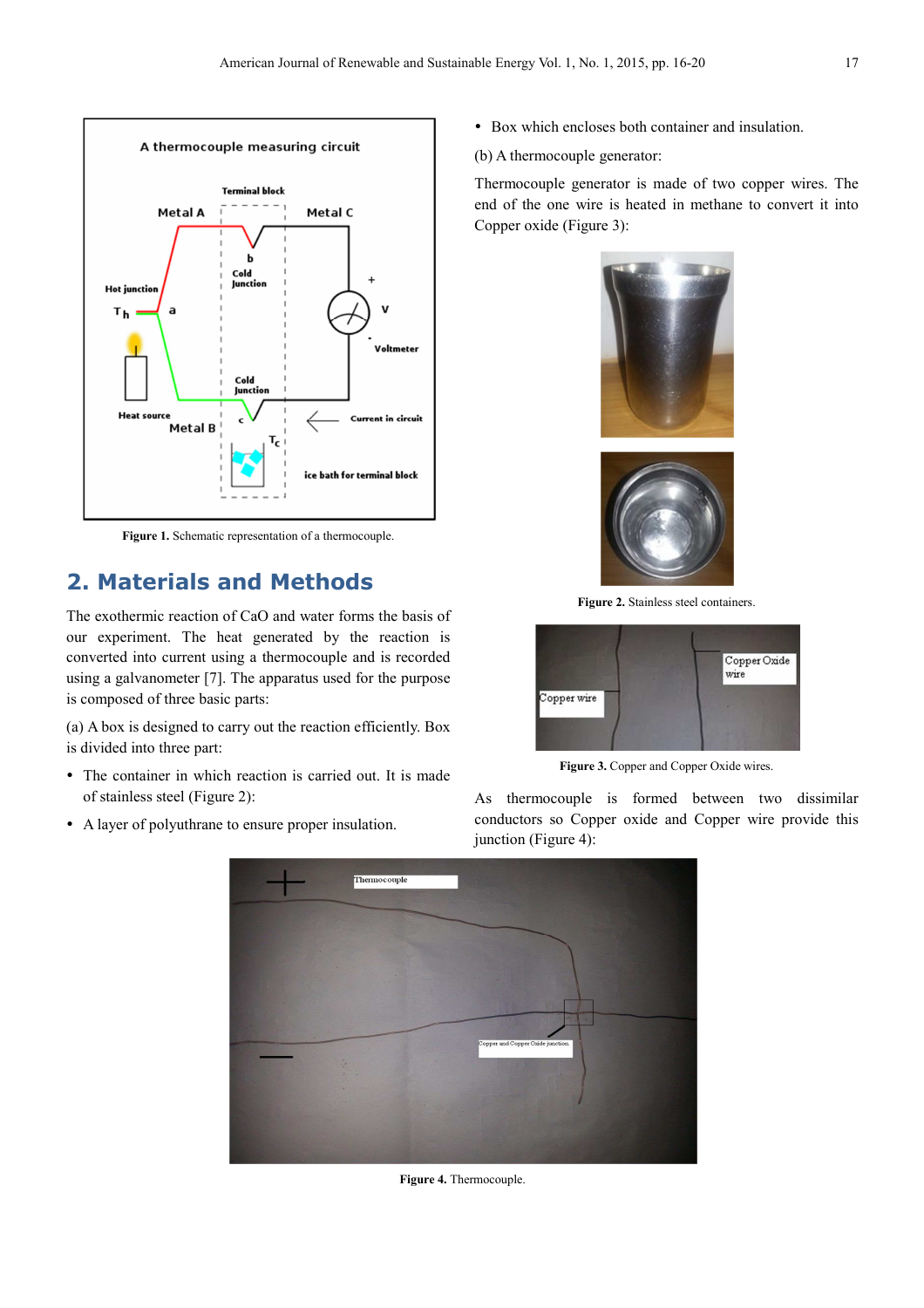Multiple generators are used in our studies.

(c) A galvanometer, attached to the thermocouple.

For operating thermocouple generator, the container is filled with Calcium oxide. As soon as water is poured in the container to start the reaction, heat will be produced, which will be converted to current. Amount of current produced will be detected by the deflection of galvanometer needle [8, 9].

#### **3. Results and Discussions**

To find the best molar ratio between Calcium oxide and water which will provide us the maximum heat for long period of time few experiments are conducted. Findings are given in the graphs (Figure 5):





**Figure 5(a & b).** Graph showing Temperature-Time relationship.

From Figure 5 we conclude that when amount of reactants is in 1:1 of calcium oxide and water, it is the most efficient and provide maximum heat for longest period of time. The heat evolved during the reaction can be calculated by the formula

[10, 11]:

$$
q = m \cdot \Delta T \cdot c \tag{1}
$$

 $m =$  mass of reactants

 $\Delta T$  = change in temperature in degree Celsius

 $c$  = specific heat of Ca(OH)<sub>2</sub> solution

The temperature is noted every 30 seconds and ten readings are taken. The insulation used is polyuthrane. Now if we calculate insulation efficiency we can use the formula:

$$
I.E = \frac{(H_1 - H_2)}{H_1} \times 100
$$

Where:

 $I.E =$  insulation efficiency,

 $H_1$  = Heat lost without insulation,

 $H_2$  = Heat lost with insulation.

Current produced is detected by galvanometer. It can be calculated by the formula:

$$
I = K \tan \theta
$$

Where *K* is called the Reduction Factor of the tangent galvanometer and  $\theta$  is the amount of deflection of galvanometer needle.

Amount of current produced in amperes as the reaction proceeds can be analyzed by the Figure 6:

Electrical power generated during the reaction by thermocouple can be calculated by formula:

$$
P = I^2 \cdot R
$$

Where; I is current produced and R is resistance of galvanometer. mount of power generated with the passage of time can be analyzed by Figure 7: irstly the Figure 5a is analyzed. From the data we can calculate the average rise in temperature that is  $85^{\circ}$ C, we will consider it as final temperature. The total heat produced is denoted by q1 can be calculated by formula [12]:

$$
q = m \cdot \Delta T \cdot c
$$

 $m =$  mass of solution

 $T_1$  = initial temperature = 20<sup>o</sup>C

 $T_2$  = final temperature = 85<sup>o</sup>C

 $\Delta T$  = change in temperature in degree Celsius = T2 – T1

c = specific heat of Ca (OH)2 solution =  $4.18 \text{ kJ/g}^{\circ}\text{C}$ Putting the values we get,

 $q_1$ = 21.484 kJ/g<sup>o</sup>C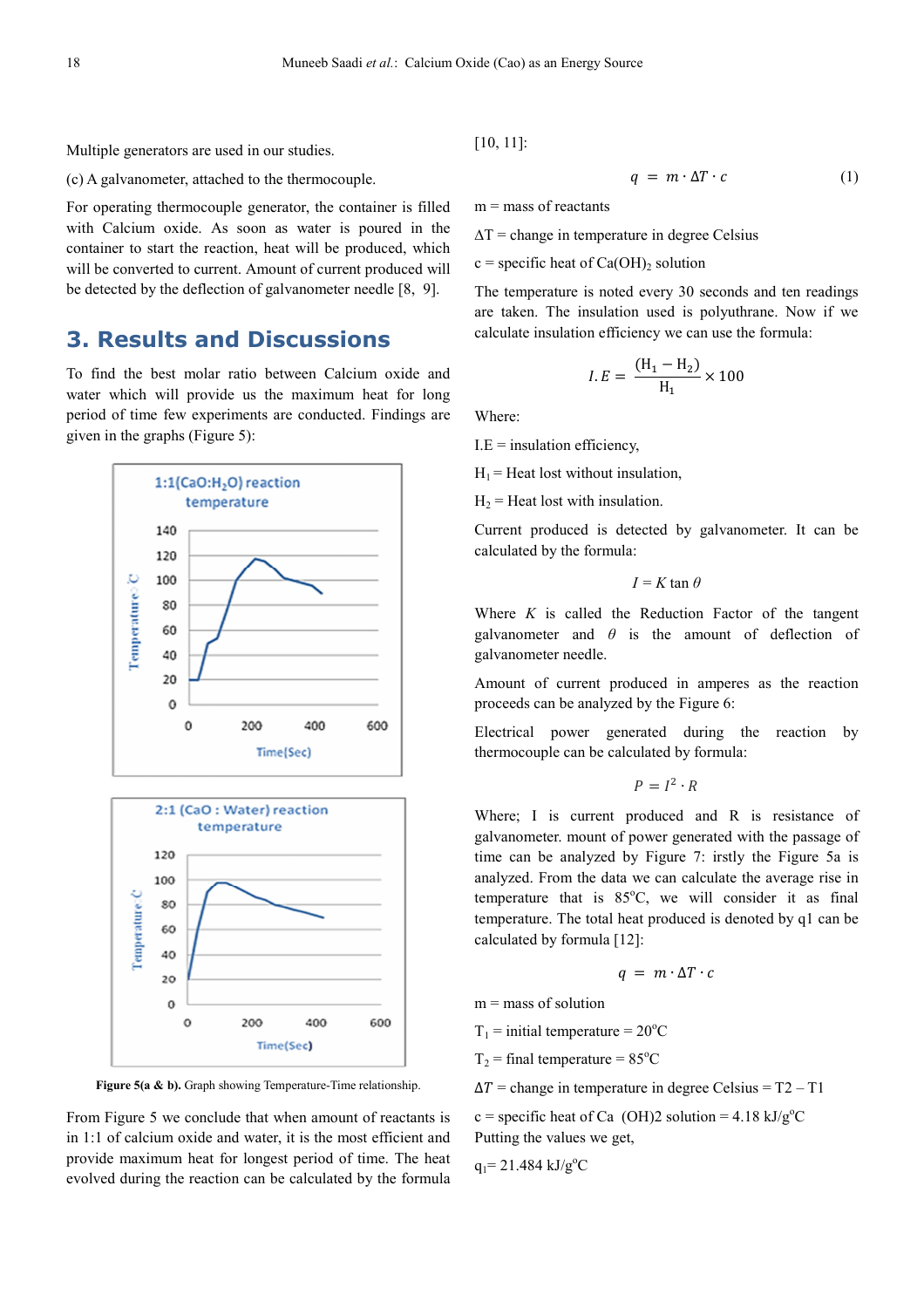Now we analyze figure 5b, the average rise in temperature is 78°C. Performing same calculations we get,

 $q_2 = 19.899 \text{ kJ/g}^{\circ}\text{C}$ 

We conclude that equal ratio of CaO and water produces greater amount of heat [13]. We can also calculate the efficiency of insulation by using formula:

$$
I.E = \frac{(H_1 - H_2)}{H_1} \times 100
$$

 $H_1$  = Heat lost without insulation = 19.771 kJ/g<sup>o</sup>C

 $H_2$  = Heat lost with insulation = 2.5104 kJ/g<sup>o</sup>C

By putting the values we get,

Insulation efficiency =  $87\%$ 



**Figure 6.** Graph showing Current-Time relationship.



**Figure 7.** Graph showing Power-Time relationship.

### **4. Conclusion and Recommendations**

Main features of above project are:

- No  $CO<sub>2</sub>$  emission.
- No harmful by products produced.
- Extremely low cost of Calcium Oxide.

The project can be implemented industrially with some modifications as:

- Improvement in Thermocouple design.
- Modification in insulation design and the material used.
- Using a catalyst to further increase the yield of the reaction.

In short the findings suggest a promising future for calcium oxide to be used as a source of electricity generation. Using this theme with improved modifications it might lead to a reliable source of energy, which will contribute in solving the current energy crisis in Pakistan and around the world. Also efforts are being exerted to make more efficient thermocouple using doped semiconductors. This use of CaO can help in producing energy efficiently in remote areas where solar and wind energy production is difficult and less efficient. This type of non-conventional source of energy can help in producing eco-friendly energy sources. This project can be refined further for large scale implementation, thus, leading to the solution of current energy crisis in Pakistan.

### **Acknowledgement**

We are thankful to our Principal Air Commodore Shakeel Ahmed Malik for his motivation and provision of smooth and sound work environment. We also offer our deep gratitude and acknowledgement to Dr Arshad Ali, Head of Department Research (MCE-NUST) for his moral support and intimate guidance by keeping a constant touch with us for the accomplishment of this study.

#### **References**

- [1] Sheikh MA. (2010). Energy and renewable energy scenario of Pakistan. Renewable and Sustainable Energy Reviews, 14 (1). 354-63.
- [2] Zweibel K. (2010). Should solar photovoltaic bed deployed sooner because of long operating life at low, predicable cost? Energy Policy, 38, 7519-30.
- [3] Memon, N., 2012, Disasters in South Asia A Regional Perspective, Pakistan Institute of Labour Education and Research, Print vision, Karachi, Pakistan.
- [4] Quarentelly, 1985, 'Definition of Disaster', from viewed 10 December 2013, from http://www.cyen.org/innovaeditor/assets/Disaster\_Managemen t\_Notes\_and\_Questions.pdf
- [5] Robinson, S.L, & Bennet, R. J., 1995, 'A typology of Deviant workplace behaviors: A multidimensional scaling study', The academy of management journal,  $38(2)$ ,  $555 - 572$ .
- [6] Sheikh M A. (2009). Renewable energy resource potential in Pakistan. Renewable and Sustainable Energy Reviews, 19(9) 2696-702.